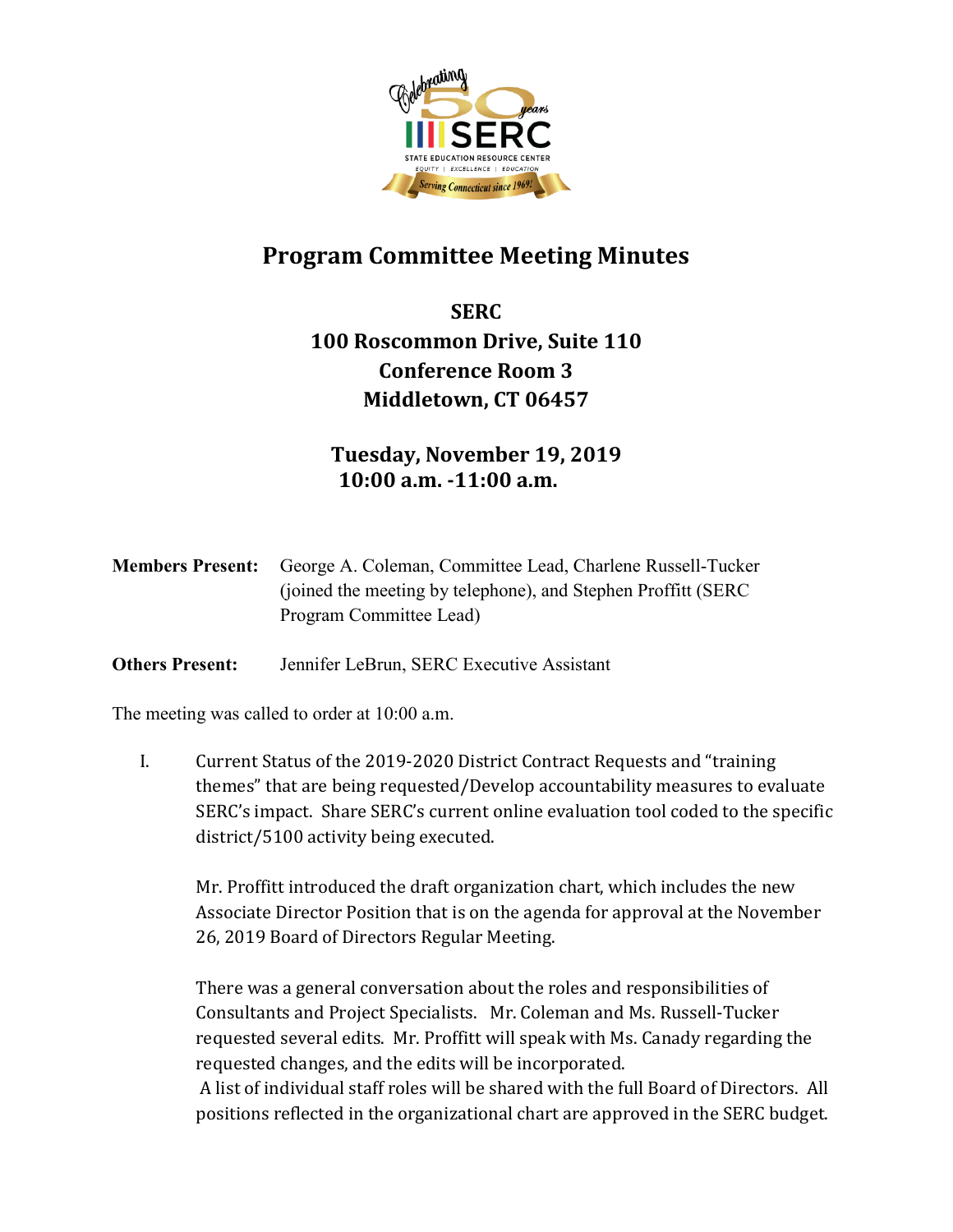A chart showing fully executed contracts through November 2019 was shared and discussed in detail. A majority of the requests for Equity work are from issues that arise in districts.

SERC has developed an on-line evaluation tool assigned to specific IDEA funded activities.

There was a discussion on ways SERC can obtain additional information from districts, specifically around their needs, and how SERC can measure the outcomes of our work. Mr. Proffitt shared that SERC has data on this information and will share it with committee members.

There was a general conversation.

II. Update on the Collaborative BSE/SERC 2020-2021 Proposal Development process that is getting underway

SERC and the Bureau of Special Education will be meeting on Monday, December 2, 2019, to begin proposal planning for the 2020-2021 year and discuss how the work we are providing has an impact.

SERC needs to ensure that it has the capacity for IDEA requested activities.

There was a general conversation.

- III. Format for Program Development Presentation to SERC Board of Directors at 11/26 Board Meeting
	- Share chart showing fully executed contracts answering questions around sustainability.
	- Share state map reflecting new communities that have requested indistrict contracts.
	- Share current themes of requested work.
	- Discuss Ms. Russell-Tucker's work on Chronic Absenteeism.